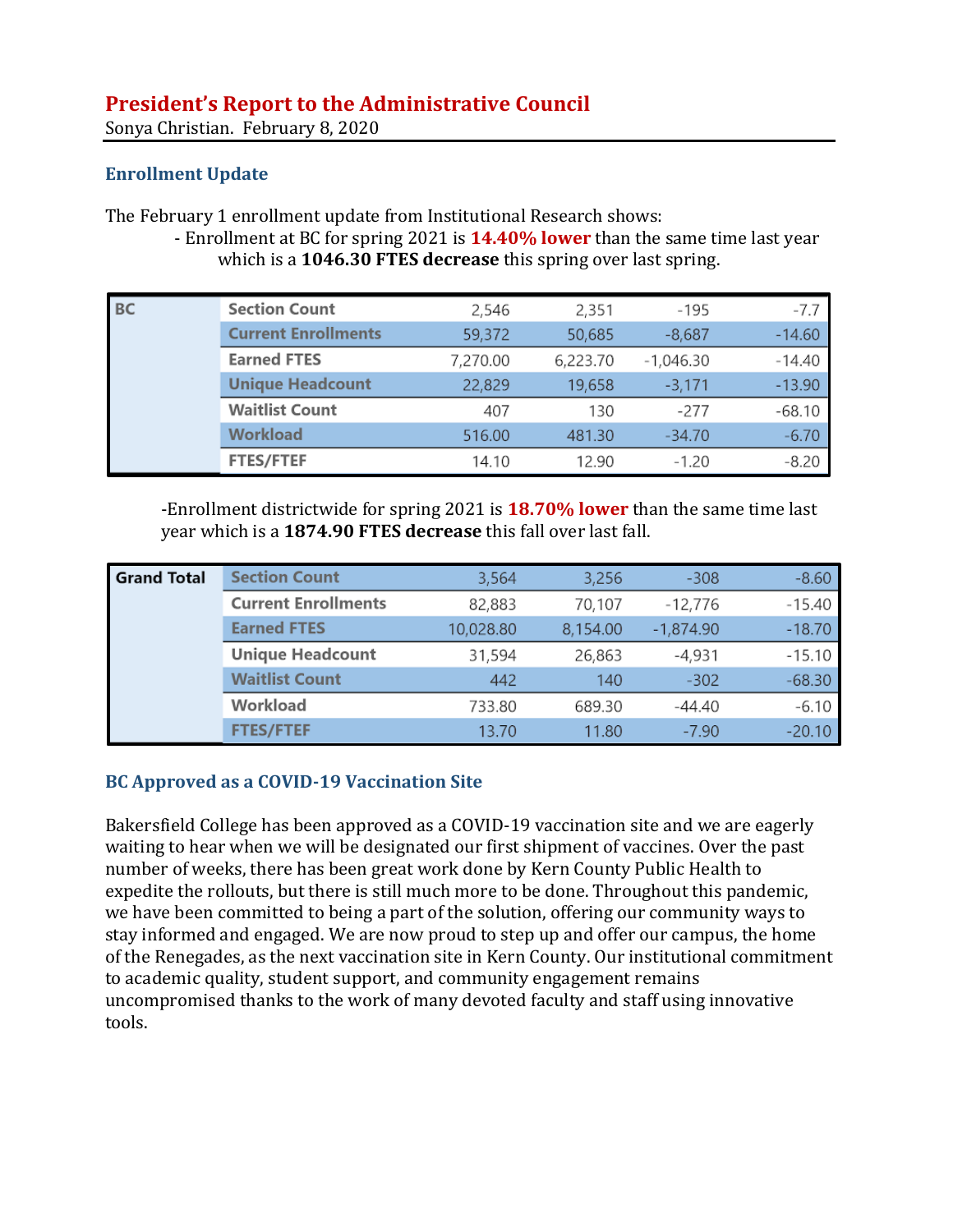### **BC Nurses Volunteer at Tehachapi Vaccine Clinic**

Fourteen third and fourth semester BC nursing students had the opportunity to volunteer last Saturday at Adventist Health's Tehachapi Valley Hospital COVID-19 vaccine clinic to help administer over 400 vaccines. Students have also been volunteering at Bakersfield Heart Hospital since last month.



#### **February 2 Virtual Seminar with Michael Saag**

On February 2, BC welcomed Dr. Michael Saag, a dean of global health at the University of Alabama-Birmingham to help educate our community about the coronavirus. Dr. Saag provided simple explanations about how specifically the virus attacks the body and the efficacy of vaccines. He also answered questions from BC Pre-Med Student Ian Spark and Public Health Sciences student Kassandra Sweeney about his Washington Post article, "[Even With a Vaccine, This Virus will Take Time to Conquer,](https://www.washingtonpost.com/opinions/2020/11/18/even-with-vaccine-this-virus-will-take-time-conquer/)" which describes how the body takes time to develop a "memory" of how to fight a new infection during the immunization process.